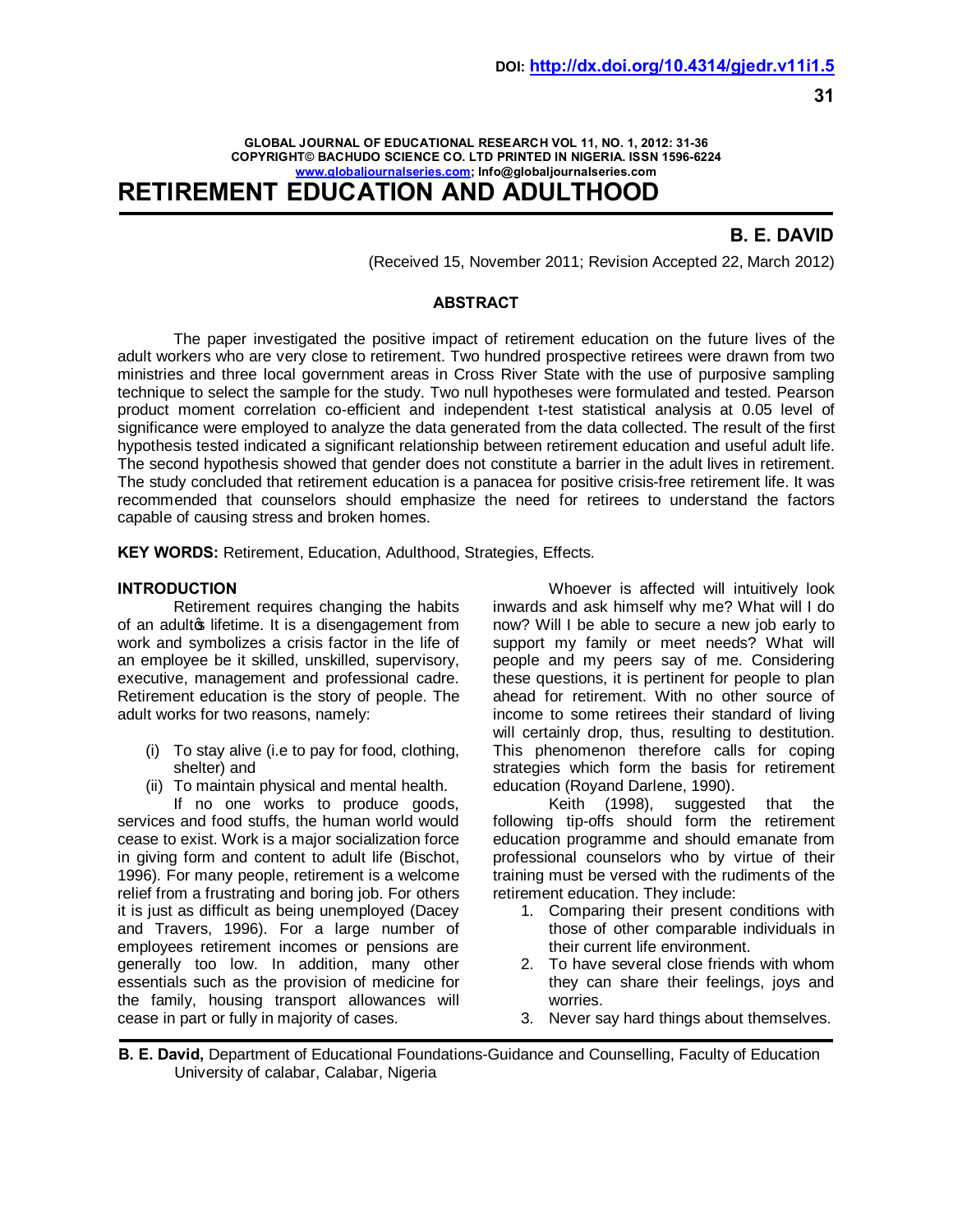- 4. To known the source of their personal strengths.
- 5. The analysis of the components of the felt intense physiological reactions such as anxiety.
- 6. Forgetting past misfortunes or sorrows to guilt, shame and failure, but learn from them.
- 7. To take time to relax, meditate, enjoy hobbies and activities they can perform alone
- 8. To remember the good God has done for them in the past
- 9. To visualize all God will do for them in the future
- 10. To known that, God never will that they should be less than they can be
- 11. To maintain extreme or high level of hygiene at all time
- 12. To develop creative and positive thoughts

He further states that if the retirement education tip-offs listed above are effectively practiced by retirees, they will develop positive coping strategies to overcome major related psychological, economic, social, and physiological problems that make retirement environment look devastating or boring. However, in Nigeria where life expectancy is at present very low, the retirement ago will invariably be less than in others. In the private sector it is fixed between 50 and 60 years while in the public services, it is between 60 and 70 years. Retirement seems to be harder on males than females (Dacey and Travers, 1996).

#### **Types of Retirement**

It is important to briefly highlight the three major types of retirement which include, voluntary or self-retirement, compulsory or forced retirement and mandatory retirement. In the first type of retirement, the decision is based on the employee rather than the employer for personal reasons irrespective of his biological age, length of service or retirement policies.

The second type, compulsory retirement is decided by the employer against the expectation of the employee concerned. The reasons for this might include decreasing inefficiency of the individual at old age, prolonged ill-health, indiscipline on the part of the employee.

The third type, mandatory retirement occurs when the employee has attained the maximum age of retirement or years of service

fixed by government of the country (Akinade, 1993). He defines retirement as % final stage of life when one leaves an occupation which one had been involved in for a considerable length of onecs adult or working life+.

## **Retirement Education**

Since retirement education is the professional responsibility of the counselor, it could be deduced that, it is the process of providing adequate preparatory counseling procedure by the counselor in all facets of life that will assist an individual make positive decision on retirement. Considering the fact that retirement is an inevitable phenomenon for workers at a certain stage in life, requires adequate planning (Billings, 2004).

Retirement is more than just not working. Old workers should be fully prepared for the period to be able to absorb the shocks arising from it.

The counselor should be in a better position to provide information relating to health, finances, housing and variety of other concerns relating to daily living. Prospective retirees should be assisted to plan well ahead for retirement. They should be exposed to workshops and seminars as well as having the knowledge to embark on financial investment scheme, savings and horticultural activities. Infact, these preretirement education tip-offs are very necessary and should not be toyed with by the would-be retirees if they wish to live useful and positive retirement lives. The counselor should organize individual or group counseling sessions of specific venues.

#### **The Retirement Education Strategies**

Infact, the professional counselor or any expert who can educate the would-be retirees should posses, the following characteristics or trails. The characteristics are:

- (i) Certification: The person must truly, be trained for the job of counseling the aged.
- (ii) Should have self knowledge in the world of work
- (iii) The person should be gender friendly
- (iv) Should be progress-oriented
- (v) The person should be empathic
- (vi) Must be sensitive to human needs.

The individual who can effectively perform the job of educating the prospective retirees, as a matter of fact should possess the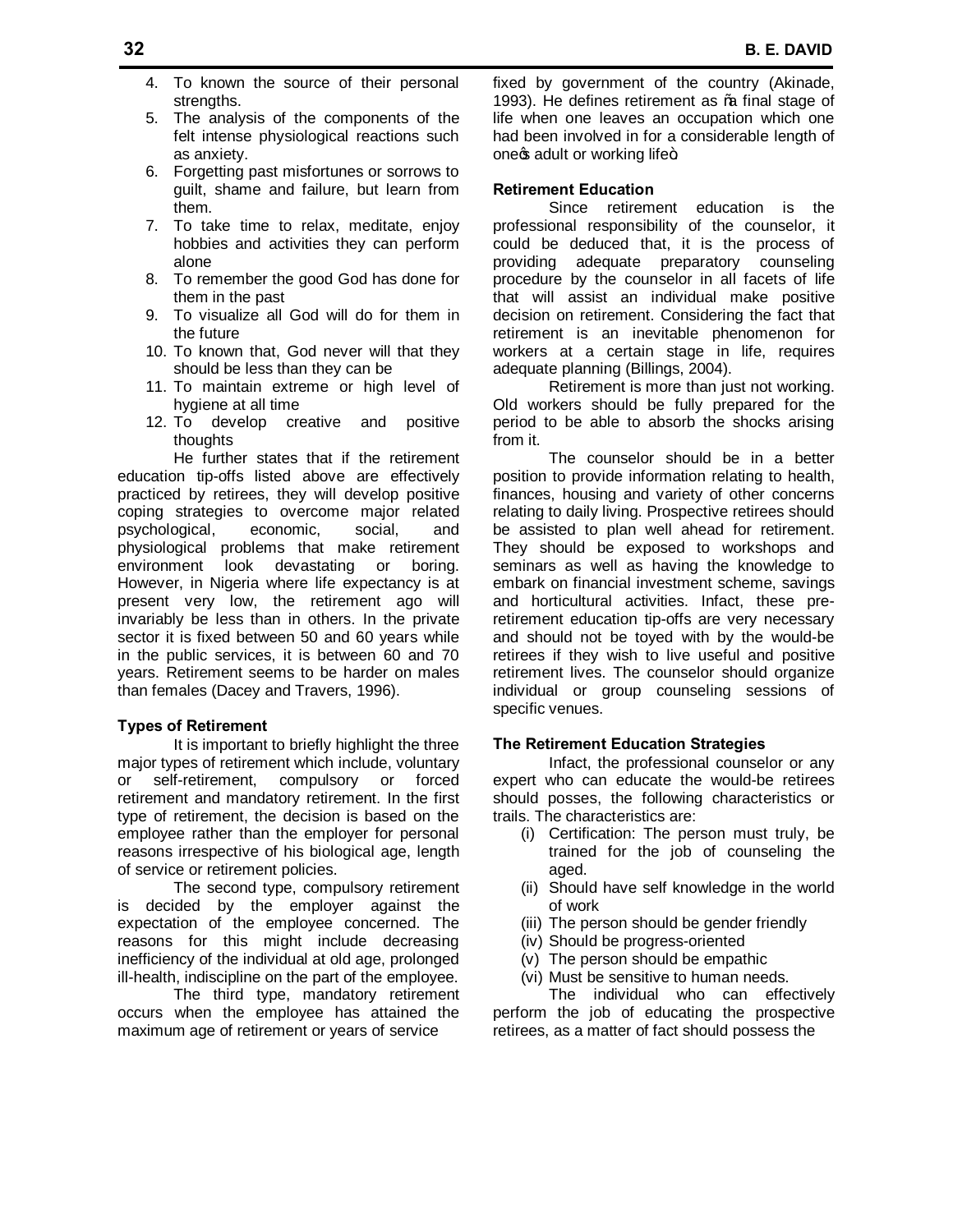characteristics listed above. He or she should be visiting them regularly to known the individual problems.

The application of the characteristics listed above will certainly help to sensitize the would-be retirees hence, encouraging them to face the reality squarely. The retirement educators according to Okorodudu 1998), who have been involved in preparing their clients for retirement should continue with the determination to known what happens after retirement. This follow-up is very essential as it allows making amends or encouraging the clients to see the reality and to implement wise decisions for a satisfactory post retirement life. For effective implementation of retirement education, the educators should organize seminars and workshops to gather them together. The role of counselors for prospective retirees should be to overcome idleness.

## **The effects of retirement education on retirees before and after**

Frankly speaking, successful regular administration of retirement education will yield good results. The effects will be positive. The clients will develop the foresights about their future lives. They will be able to know the type of life they will be expected to face in the immediate future. They will certainly adjust to the demands of the modern society and hence, the reduction of stress. However, it is important and interesting to hear and know that, there is joy in old age and it is infact, the general prayer and expectation of people (Tokumboh, 1998). Adults however, need to be flexible, particularly as their resources start to diminish and irreversibility increases. It is therefore pertinent to consider aged adults for counseling after studying them.

## **Adulthood**

Adulthood is the time of our lives when we begin a career, form long-lasting relationships, assume personal and civic responsibilities, care for ageing parents and adjust to the ageing process, (Dacey and Travers, 1996). Retirement is not the end of an employee os activity. With the age of retirement now between 50 and 60 years, and judging from current improvement of life expectancy in developing countries, any employee can live actively for another 10 to 20 years and more (Olusakin, 1999).

However, many employers are reluctant to retain older workers because of the notion of declining performance. There is the belief that to improve the bottom line in an organization is by the transfusion of new blood into the system. This is why adulthood as a period in the world of work when diminishing returns set in. according to Denga, 1996) age 58 and above, the gravitational pull to retirement, has started working on the adult. At this period, he can not resist the inevitable count-down to retirement and then death.

## **Retirement Coping Strategies before and after Retirement**

It is true that, retirement from job may be very upsetting in the absence of preparation and in people with limited resources. This complete change in a way of life and personal relationship may precipitate mental illness. Nowadays, when the word retirement is mentioned if negatively affects the behaviour of people about to retire too. Every employee must reassess himself for a new life to start on retirement (Onunha, 1994).

After retirement the following coping strategies would make life comfortable. They include:

- (i) The retirees should engage in crop and animal farming
- (ii) They should join the retirees bank or business investment venture
- (iii) They should also join non-governmental organizations, church organization and social organizations to build up new team of people.
- (iv) To be engaged in part time work while they are still doing full-time work. Working part-time in retirement too.
- (v) The retirees may have to move to smaller houses, other towns or their home villages after retirement to reduce domestic commitments.

Many people retire from one occupation only to take up another. All these retirement coping strategies should be considered important as many prospective retirees are not able to maintain their homes and their social status after retirement. This is so as retirement is seen as a devastating phenomenon and a route to poverty. The retired people can form associations like the Nigerian Association of Retired Teachers (NART). Government is expected to sensitize the workers at the period very close to retirement to prepare them to look inwards regarding their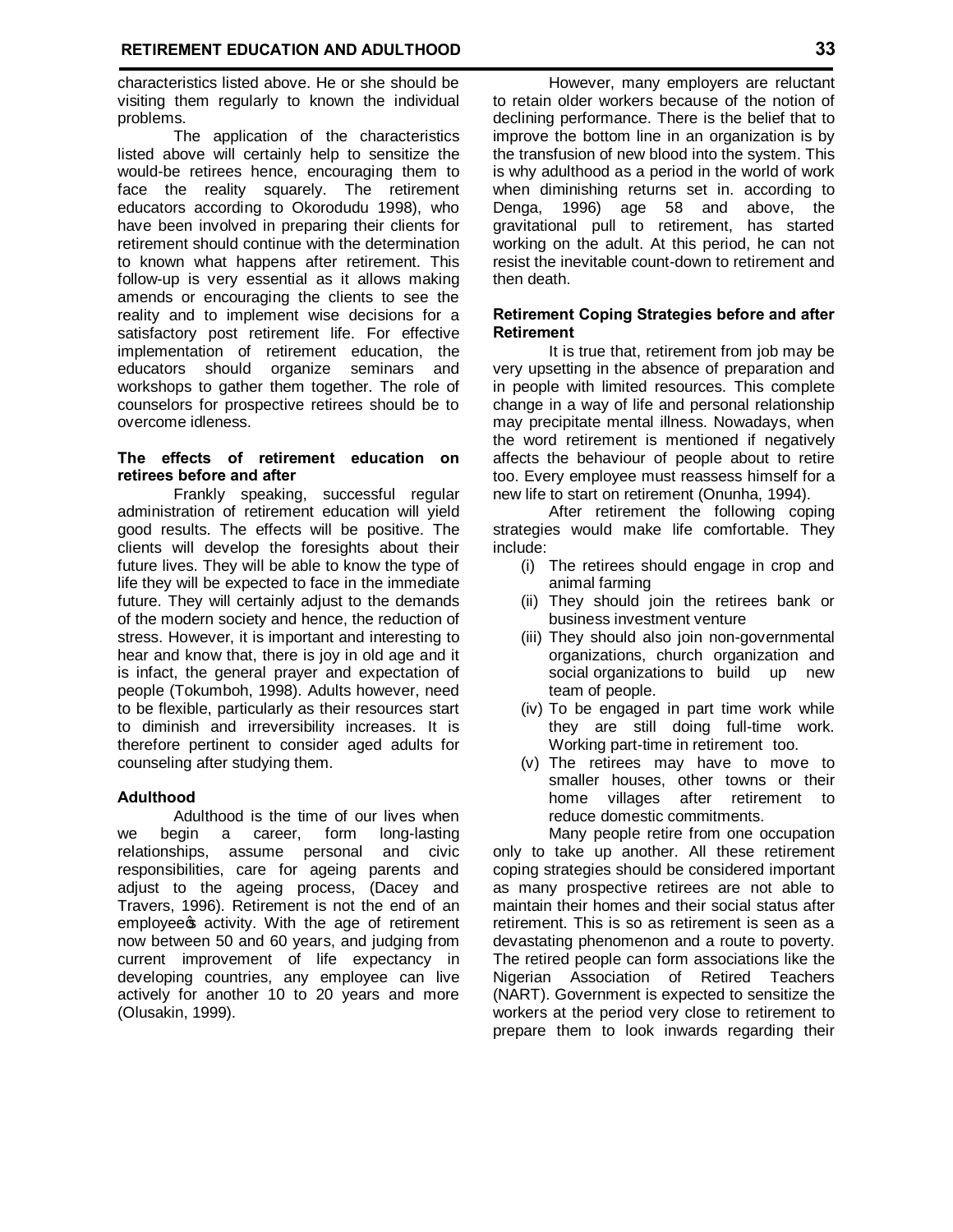**34 B. E. DAVID**

future lives. They should as a matter of fact, create retirement education units in all ministries, to handle all before and after retirement orientation and awareness programmes.

#### **Research Methodology**

The study sample was two hundred (200) retired workers drawn from ministries and local government areas in Cross River State, Nigeria. The choice of the state as the research areas was informed by the fact that it is a civil service state. Out of the 200 retirees, 100 are males and 100 are females. Purposive sampling technique was employed to select the sample. Two null research-hypotheses were postulated. There are:

 $H<sub>o1</sub>$ : There is no significant relationship between retirement education and positive future retirement life of the retirees.

 $H_{02}$ : There is no significant influence of gender on the attitude of retirees

## **Instrumentation**

A survey questionnaire tagged Retirement Education and Adulthood Questionnaire (REAQ) was developed and constructed based on a 4 point adapted Likert scale by the researcher for data collection. It consisted of two parts. Part A contains demographic information on respondentos sex, age, marital status and occupation while part B contains 10 items to elicit information from the respondents. Pearson product moment correlation analysis and independent t-test analysis were used to obtain results from the data collected.

# **RESULTS**

**Table 1**

Pearson product moment correlation analysis of the relationship between retirement education and sustainable adulthood (N=200).

| Variable<br>Retirement        |      | Rx              |      | £٧ |       | £xv | r-value |
|-------------------------------|------|-----------------|------|----|-------|-----|---------|
| Education (x)                 |      | 1430 10496 8860 |      |    |       |     | 0.74    |
| Sustainable<br>Adulthood (y). | 1220 |                 | 1023 |    | 17560 |     |         |

## P>0.05; critical r-0.195; df= 198, N= 200

The result of the analysis as presented in table 1 shows that the calculated r-value of 0.74 is greater than the critical r-value of .195 at 0.05 level of significance with 198 degree of freedom. This shows that, the result of the analysis is significant hence, rejecting the null hypothesis. This result implies that there is a significant relationship between retirement education and sustainable adulthood.

#### **Table 2**

Independent t-test analysis of the difference between male and female retirees attitude during retirement (N-200).

| Group N |                                              |     |            |            | SD | t-value |      |
|---------|----------------------------------------------|-----|------------|------------|----|---------|------|
| Male    | - 100                                        |     | 62.28 2.89 |            |    |         |      |
|         |                                              |     |            |            |    |         | 0.64 |
| Female  |                                              | 100 |            | 61.95 4.03 |    |         |      |
|         | $p > 0.05$ ; df=198, critical t-value = 1.97 |     |            |            |    |         |      |

In table 2 the calculated t-value of 0.64 obtained was found to be less than the critical t-value of 1.97 at 0.05 level of significance with 198 degree of freedom. From this result, the null hypothesis was retained. The implication of this result is that male and female retirees do not differ in their attitude during retirement.

# **DISCUSSION**

The result of the first hypothesis revealed that retirement education has a great significant relationship with the future lives of the retirees.

Infact, this result is reminding every would-be retiree to always consult professional career counselors as proposed by (Perre, 1995). The counselors are duty bound to equip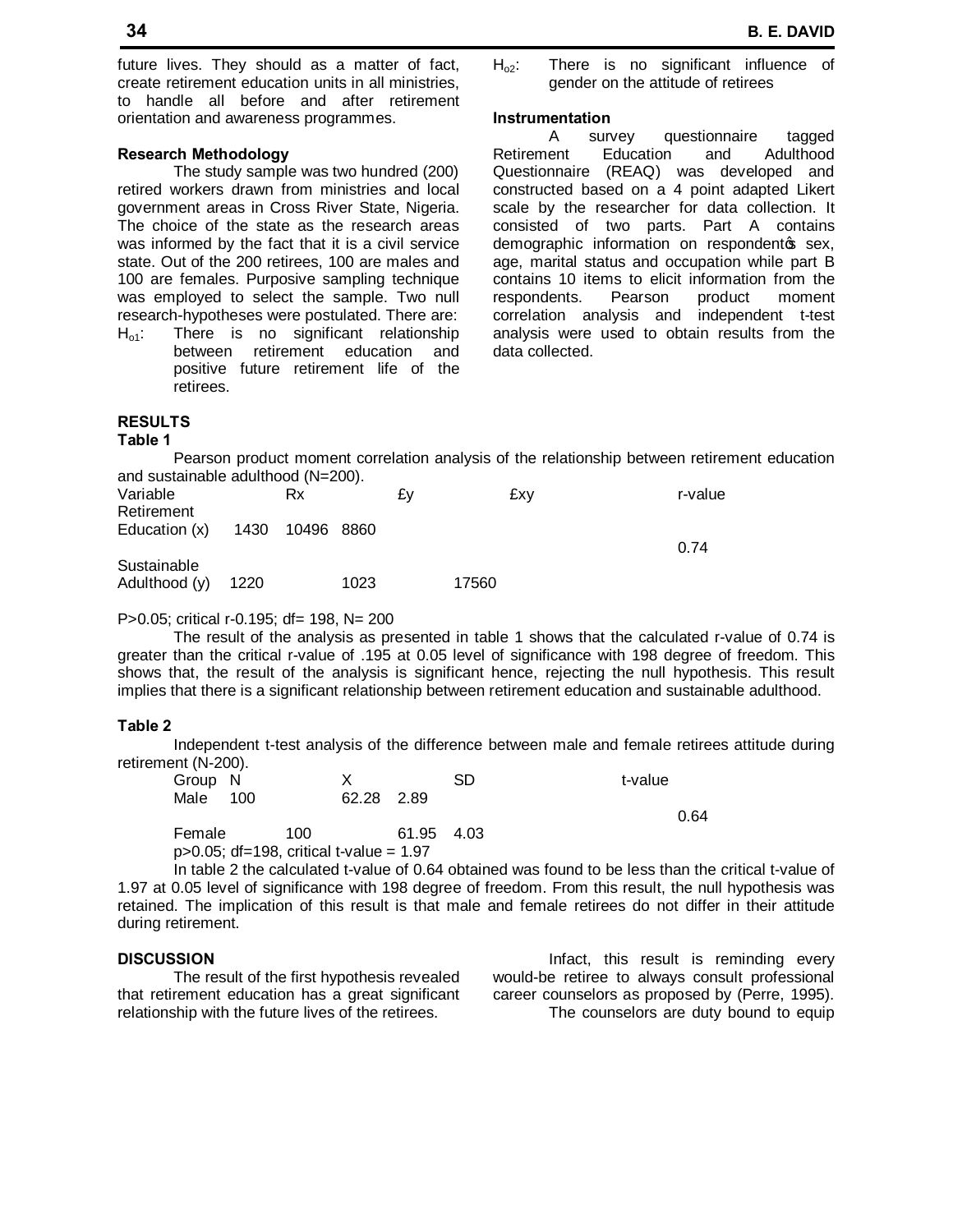# **RETIREMENT EDUCATION AND ADULTHOOD 35**

their clients with all the necessary pre-retirement tip-offs as suggested by (Keith, 1998).

The result derived from the second hypothesis confirmed that male and female retirees do not differ significantly in their attitude towards retirement. This result rejects the idea that, retirement seems to be harder on males than females as opined by (Dacey and Travers, 1996). This implies that both sexes respond positively and meaningfully to available retirement problems in good faith. As earlier stated, it is a reality that the knowledge of adequate coping strategies is important especially to the prospective retirees.

The result therefore supports the opinion of Tokumboh (1998), who states that proper retirement education is necessary for both wouldbe and existing retirees. This implies that, cooperation, understanding, protection and speaking in one voice will encourage retirees to live sustainable future lives.

#### **CONCLUSION**

Retirement needs adequate planning for the retirees to succeed. Having felt the pulse of the respondents in this study, it is true that, retirement education has a major role to play in the future lives of retirees. Retirement education is capable of reducing the level of stress and adult mortality in our very fragile society. That is why it is necessary. This means that, planned adulthood is instrumental to joyful ageing especially in our society where old peopless homes do not exist.

Truly speaking, when retirees are fully groomed to take good care of themselves, the tendency is that, they will enjoy useful adult lives and as such, reduce the rate of stress that would have engulfed them. On the issue of maintaining the same attitude, a positive one for that matter, retirees irrespective of sex, will be in the same position to defend and protect their rights. It therefore means that, there is a bright future for the retirees.

### **RECOMMENDATIONS**

On the basis of the findings and conclusion in this study the following recommendations were considered necessary and relevant:

1. Government should create retirement education units that will always organize conferences, seminars and workshops for prospective retirees as well as

retirees to enable them cope with the realities of the retirement period.

- 2. The employers of labour in particular, should take interest in the security of retired workers.
- 3. Both would-be and already retired workers should as a matter of fact, emphasize the creation of retirement education unit under the canopy of government or labour unions. They should make attendance mandatory for all members
- 4. Both sexes should always ensure unity to attract the attention of government.
- 5. The retirees should be interested in establishing small-scale businesses to augment gratuities and pensions. They should be attending clinic regularly for medical check-up.
- 6. Prospective retirees and retirees should observe other coping strategies.

#### **REFERENCES**

- Akinade, E. A., 1993. Towards satisfactory retirement: A socio-psychological approach. Lagos: Kola Okanlawok Press.
- Billings, G., 2004. Seven steps for creating a satisfying retirement. Retrieved from<br>www.retirement plane.com on www.retirement plane.com on 14/03/2012.
- Bischot, F. J., 1996. Adult psychology. New York: Harper and Row Publishers.
- Dacey, J. S. & Travers, J. F., 1996. Human development across the life span. Baston: McGraw-Hill.
- Denga, D. I., 1996. Human engineering for high productivity in industrial and other work organization. Calabar: Rapid Education Publishers.
- Keith, H., 1998. Easing into retirement. London: Help Age Publishers.
- Okorodudu, R. I., 1998. Counseling for retirement in an unstable Nigerian economy. Journal of the counselor, 16(1), 88-96.
- Olusakin, A. M., 1999. Post-retirement life style of some Nigerian and the counseling